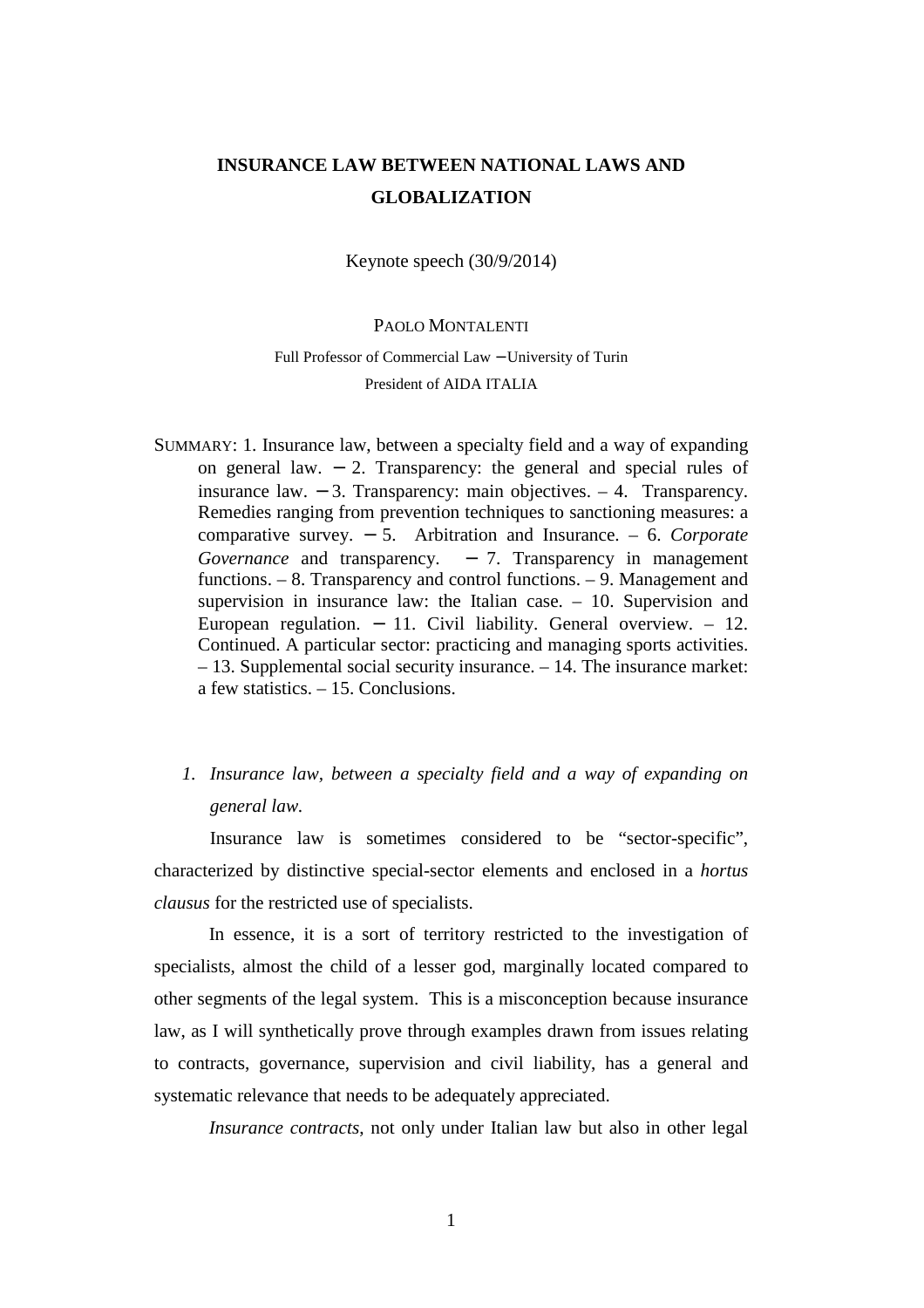orders, pose a general problem, i.e. the relationship between general special clauses, and please excuse me for the play on words, meaning thereby first and foremost the clauses aimed at protecting consumers, and the "sector-specific" clauses protecting the "policy-holder consumer", and the relationship between the two and between these and the general terms of contract.

 The issue is particularly topical because, albeit in the presence of numerous and sometimes redundant regulatory provisions, the solution of problems often ultimately lies in the general clauses providing for diligence and fairness in the performance of contract, thus proving that an excess of detail often needs to be offset by referring back to general provisions.

 Secondly, banking law, compounded with insurance law, has greatly contributed to evolving the system of *corporate governance* by expanding the scope of general corporate law through special legal provisions. In Italy, for example, the ISVAP regulation n. 20/2008 provided for the adoption by the Board of Directors of a regulation aimed at coordinating control issues and procedures, thus anticipating a solution that was subsequently adopted in the 2011 Corporate Governance Code of Borsa Italiana.

Thirdly, attention should be focused on the issue of *supervision.* This domain raises problems that not only interest specialists but all of civil society: it is peculiar that attention has been mainly focused on the problem of supervising European banking operations while the issue of supervision is equally relevant to the insurance sector.

Lastly, shifting our attention onto *civil liability,* whose scope – ranging from professional liability to biological damage and existential damage – has expanded to include insurance controversies in which the size of compensation increasingly factors in elements arising from fundamental human rights.

This leads us to say that insurance law is not at all confined within the boundaries of the specific sector but raises problems and seeks solutions that are full of systemic implications that have a potential fallout on general provisions.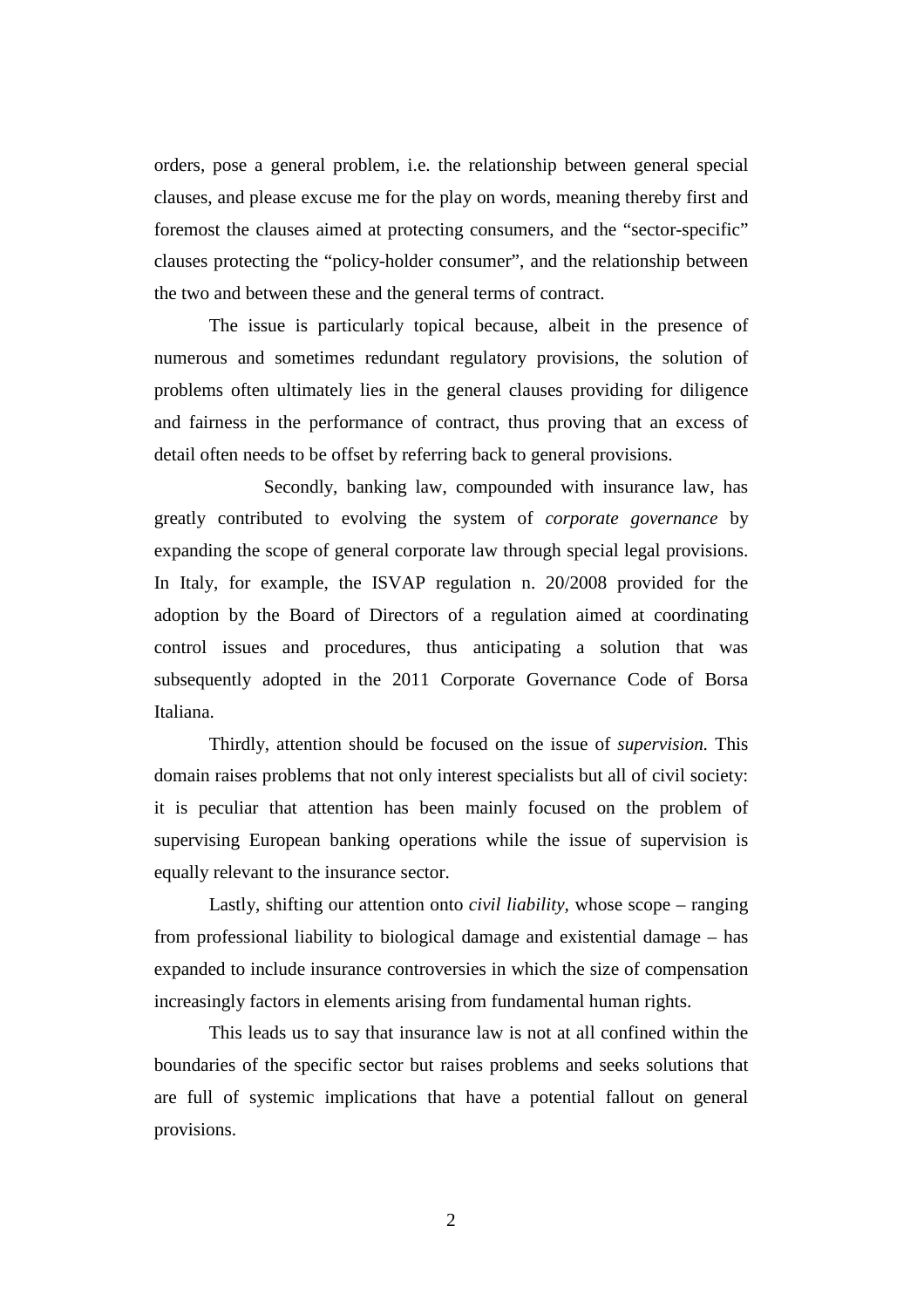Here are some detailed examples:

# *2. Transparency: the general and special rules of insurance law<sup>1</sup> .*

All legal orders, for a contract to be valid, provide for a *bona fide* rule in negotiations, which entails imposing a general duty of fairness in negotiations, avoiding malicious or merely reticent behaviours, and providing the counterparty with all information available or knowable through normal due diligence.

However, many States have acknowledged the need to introduce specific rules aimed at outlining and laying down a due diligence standard as the one required from insurance companies. The case of Italy is paradigmatic: the Insurance Companies Supervisory Authority (ISVAP, now renamed IVASS) introduced a *General Regulation on Pre-contractual Information*  which specifies the general principle enshrined in the Italian Civil Code – "parties must behave in good faith during the pre-contractual bargaining and contract drafting" (Art. 1137 of the Civil Code – and structures it into a 54 provision system.

In analysing the issue of transparency, special attention should be focused on the different groupings of norms that can be applied to different types of insurance contracts (life assurance, civil liability insurance, product liability insurance, etc.), to the status of insurance intermediaries and to the transparency and fairness of advertising.

The issue of legal remedies is crucial to understanding the workings of the invalidity of contract, invalidity of contractual clauses and termination of contract. In this respect, arbitration, as an alternative instrument of dispute resolution, assumes unconfutable importance.

<sup>1</sup> Reference should obviously be made to the broader and in-depth analysis carried out in the keynote speech by G. VOLPE PUTZOLU, *Transparency in contractual terms; pre-contractual information and bona fide in negotiations. (Trasparenza delle condizioni contrattuali; Informazione precontrattuale e buona fede nelle trattative).*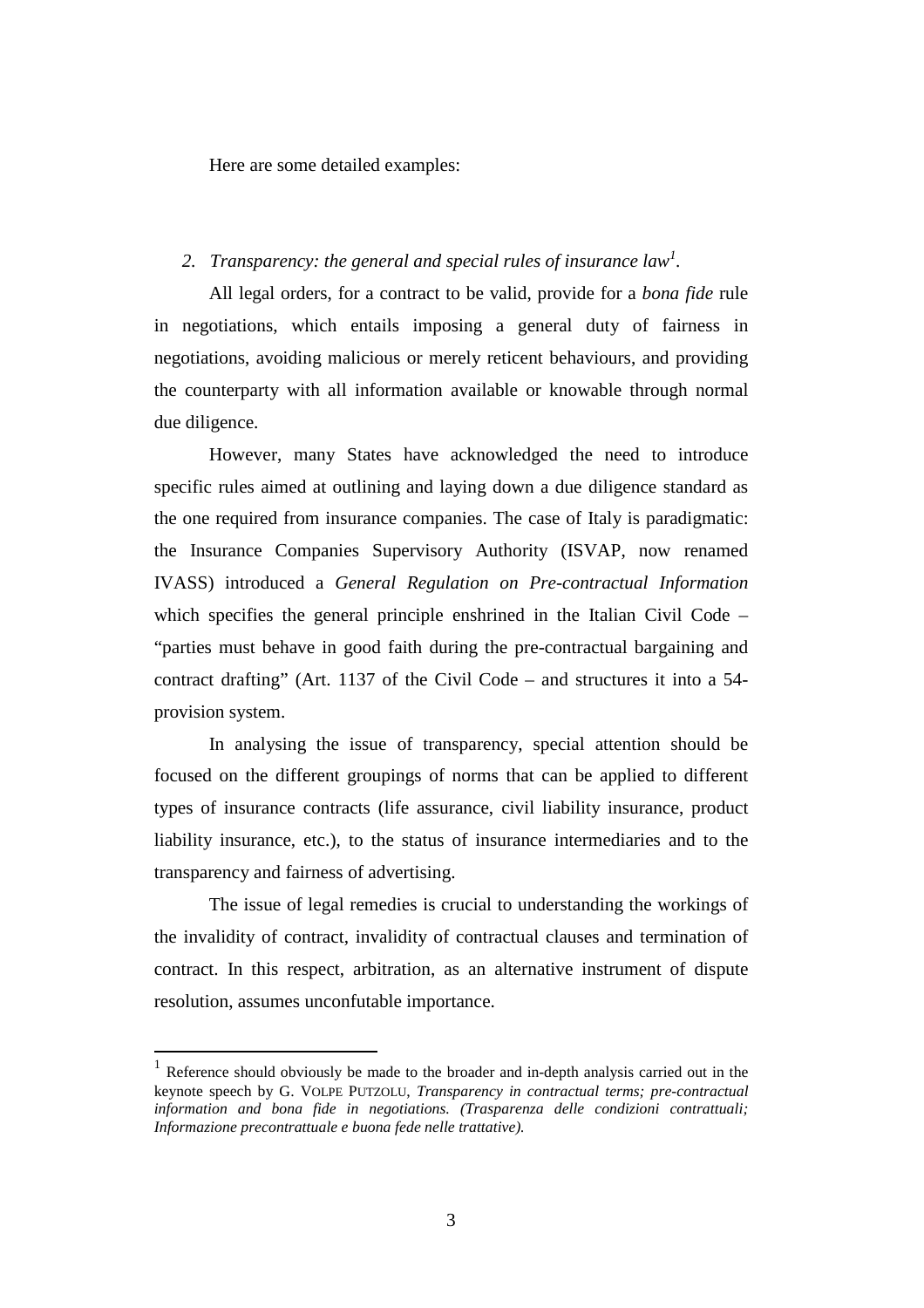In this brief introductory note, I shall try to provide you with a few considerations on the issues dealt with herein, with the dual aim of highlighting the expansive effect that insurance law has on general civil and commercial law and briefly outlining the differences and similarities between legal orders in the ongoing general tendency to globalise legal regulations.

#### *3. Transparency: main objectives.*

It should be underscored that full transparency is essential in assuring general fair-play in the relationship between financial intermediaries and customers, even if a bias in the information provided cannot be entirely eliminated. In any case, it can be said that transparency and the duty of *disclosure* are generally accepted principles recognized to be the founding elements of insurance law in all the legal orders throughout the world.

Transparency has different connotations: providing information before closing the contract and throughout its duration; making contractual provisions comprehensible to the customer so that he/she can compare different contractual offers.

Insurance companies must therefore behave in compliance with criteria of diligence, fairness and transparency vis-à-vis policy-holders and must especially take into consideration the customer's personal characteristics (age, position at work, family status, financial standing, expectations with respect to the insurance coverage, duration and financial risks in case of life assurance). In this respect, insurance contracts are typically difficult to understand.

 The complexity of insurance products makes it difficult for the average customer to fully understand the contents. This is why intermediaries are obliged to explain to customers the characteristics of the proposed contract in plain and comprehensible language.

This is all the more true for insurance financial products: intermediaries must give an analytical illustration of all the risks connected with the performance of contract. Several factors affect the perception and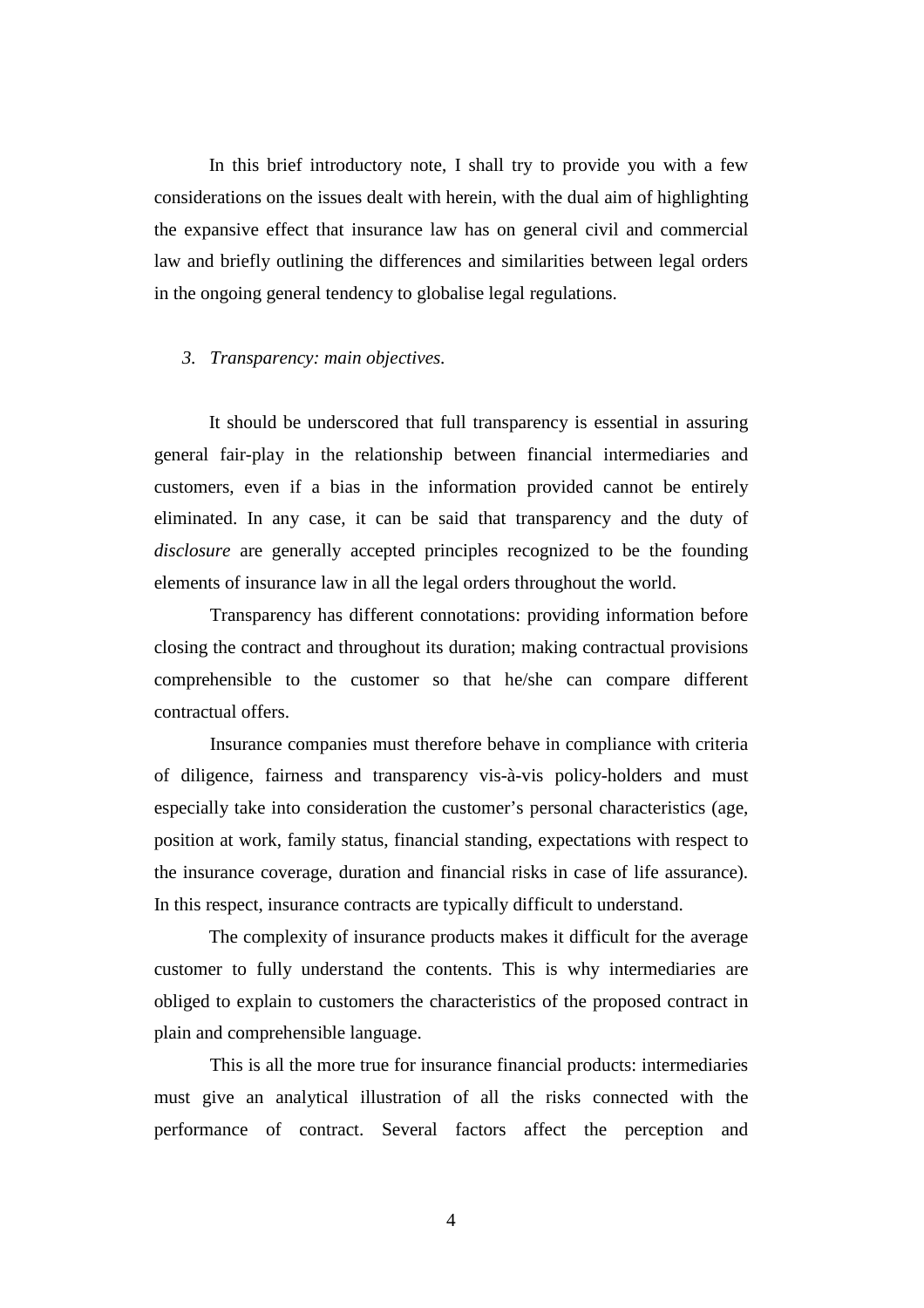comprehension of the investment risks, which make it necessary for insurance companies to outline the customer's financial profile, especially in case of nonprofessional customers, on the basis of appropriate criteria such as the customer's knowledge of and experience with financial products, the customer's financial situation and his/her investment objectives.

Different Countries rely on a plurality of legislative strategies, legal remedies and the intervention of Regulatory Authorities in case of lack of transparency.

*4. Transparency. Remedies ranging from prevention techniques to sanctioning measures: a comparative survey.* 

In assuring transparency, protection techniques can be subdivided into prevention instruments and sanctioning measures.

Most Countries, and not only *civil law* countries (e.g. South Africa), have developed special rules of *general consumer law* as well as rules regulating contractual clauses. Generally speaking, there persists a difference between *common law* and *civil law* countries. The former are characterised by general *utmost good faith* principles, albeit supported by *Guidelines and Codes of practice*; the latter are regulated by more analytical provisions, also through the system of mandatory clauses (e.g. Belgium and New York State).

Still referring to prevention techniques, there is a clear-cut difference between European Union Countries and Latin American States. In the European Union, Supervisory Authorities cannot pre-emptily intervene on contractual clauses while general policy conditions are approved ex ante by Supervisory Authorities in the largest Latin American countries (Argentina, Bolivia, Mexico, Colombia and Chile) but also in Japan and Turkey.

As for the so-called "sanctioning measures", termination of contract and compensation for damages are the provisions generally applied in the case of violation of transparency rules.

*5. Arbitration and Insurance.*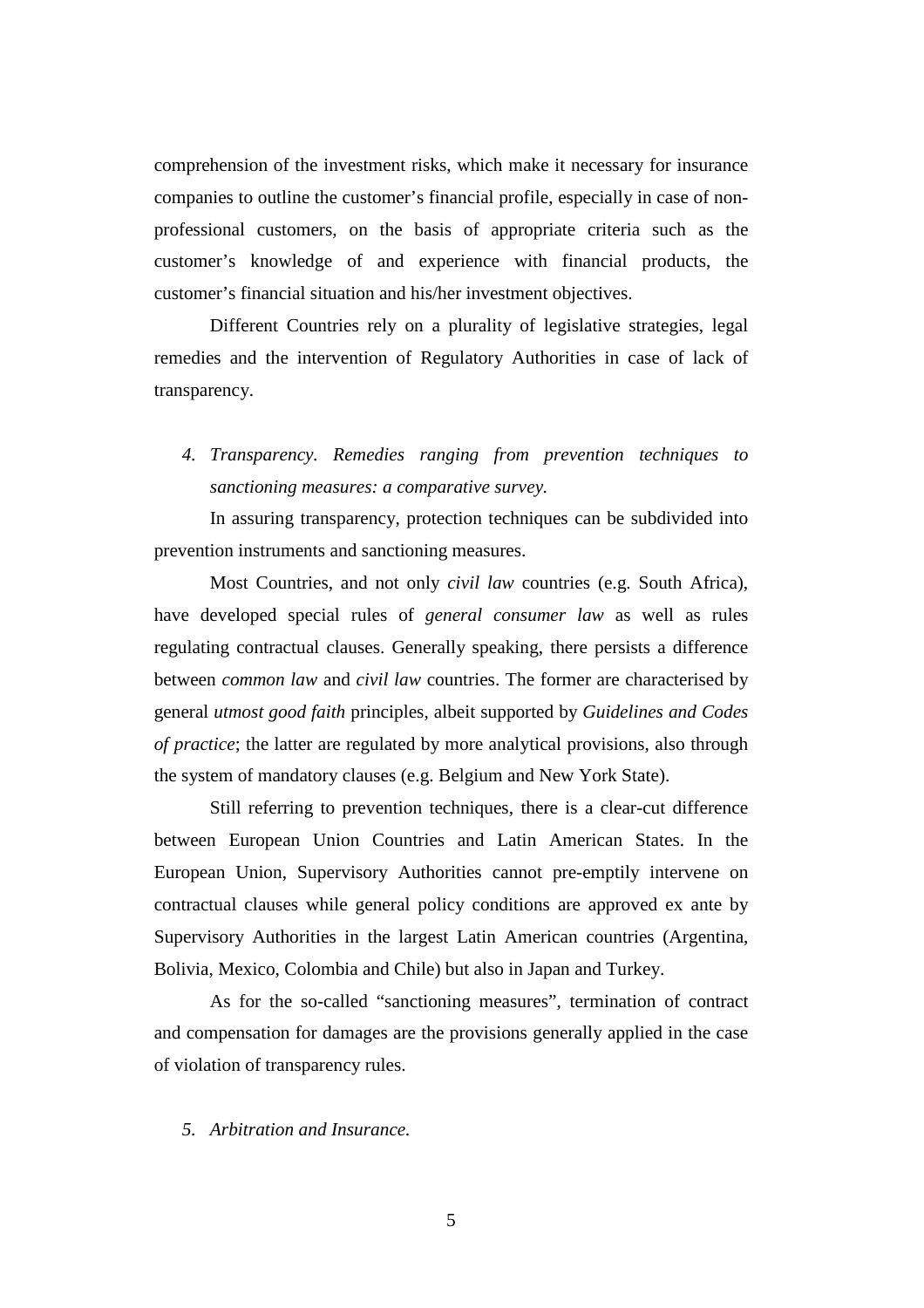For individuals and companies alike, persisting uncertainty over the outcome of a controversy unarguably constitutes a damage because the speed and firmness of decisions are an essential value and the length of trials increasingly give rise to costs difficult to bear and reasons of inefficiency.

Therefore arbitration, as relied on in commercial and therefore also insurance legal issues, can be an effective dispute resolution instrument as it provides a quick alternative to court proceedings because of the speed at which cases are decided; because of the "competence" of the arbitrators, who are experts in the field; because of the "independence" of the arbitrators, which is grounded on an ethically sound arbitration tradition; and because of the "confidentiality" of the proceedings and of the final award.

The general recognition of the benefits of arbitration is worldwide<sup>2</sup>.

Moreover, the current trend equating arbitration proceedings with the jurisdiction of local courts has progressed unevenly throughout the world, despite shared essential and procedural constraints such as the non-arbitrability of unalienable rights, the Common Law *privity of contract*, and the problems raised by the intervention of a third party.

In this respect, institutional or private *Alternative Dispute Resolutions*  take on a special relevance.

In Italy, special notice should be taken of the existence of the *Camera di Conciliazione e Arbitrato of Consob –* the Conciliation and Arbitration Chamber of Consob, the Italian financial industry regulator – and of the *Arbitro Bancario Finanziario,* the banking and financial arbitrator.

Consob's Conciliation and Arbitration Chamber was established pursuant to Law n. 262 of 28 December 2005 ("Provisions for the protection of savings and of the financial market") and decides on disputes over the obligation of fairness and transparency in collective investment or asset management contracts (mutual investment funds) between non-professional savers or investors and banks or other financial intermediaries.

<sup>2</sup> For a clear and effective coverage, see P. BERNARDINI, *Insurance and Arbitration. General Report*, XIV AIDA WORLD CONGRESS, Rome 29 September − 2 October 2014.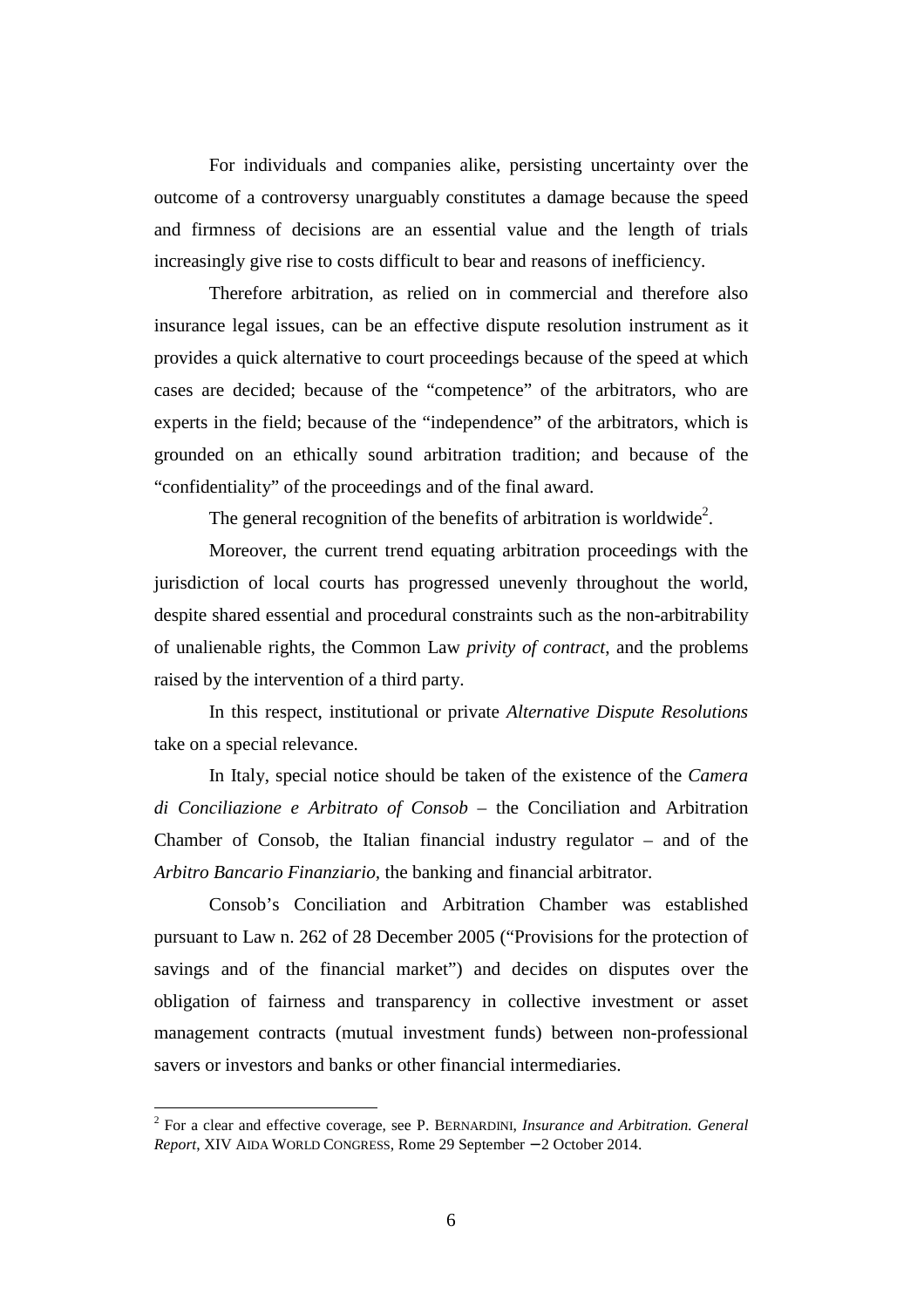The banking and financial arbitrator was established in 2009 pursuant to Art. 128*-bis* of Legislative Decree n. 385 of 1<sup>st</sup> September 1993, ("Consolidated Banking Law"), which was introduced by the Law on Savings n. 262/2005. It is an impartial and independent institution whose functions are supported by the Bank of Italy and constitutes an extrajudicial dispute resolution system for controversies over banking and financial services arising between banks and their customers or between these and intermediaries. The Arbitrator's decisions are not binding, meaning thereby that if the parties do not accept them, they can bring the case to court; nonetheless, if the intermediary does not respect the Arbitrator's decision, his/her non-compliance is made public.

These two institutions could represent interesting precedents with a view to transferring the service at the *Autorità di vigilanza in materia assicurativa (IVASS),* the Italian Insurance Supervisory Authority.

In the private sector, notice should be taken of the interesting experience acquired by the Italian Reale Mutua Assicurazione.

On April 28 2014, the Company passed a provision regulating the *Commissione di Garanzia dell'Assicurato -* the Policy-holder Regulatory Commission – a board comprising magistrates, lawyers, university professors of acknowledged prestige but no longer in service, who are called to examine the complaints eventually filed by policy-holders. The proceeding precedes arbitration, if provided for, or referral to an ordinary court. The Commission's decision is not binding for the claimant.

This proceeding is liable to deflate the amount of litigation as it is entirely gratuitous, optional and non-binding.

# *6. Corporate Governance and transparency.*

Although corporate governance in insurance corporate law is not one of the topics of our conference, it nonetheless represents a guiding principle interlinking many of the topics addressed here because it constitutes, if I may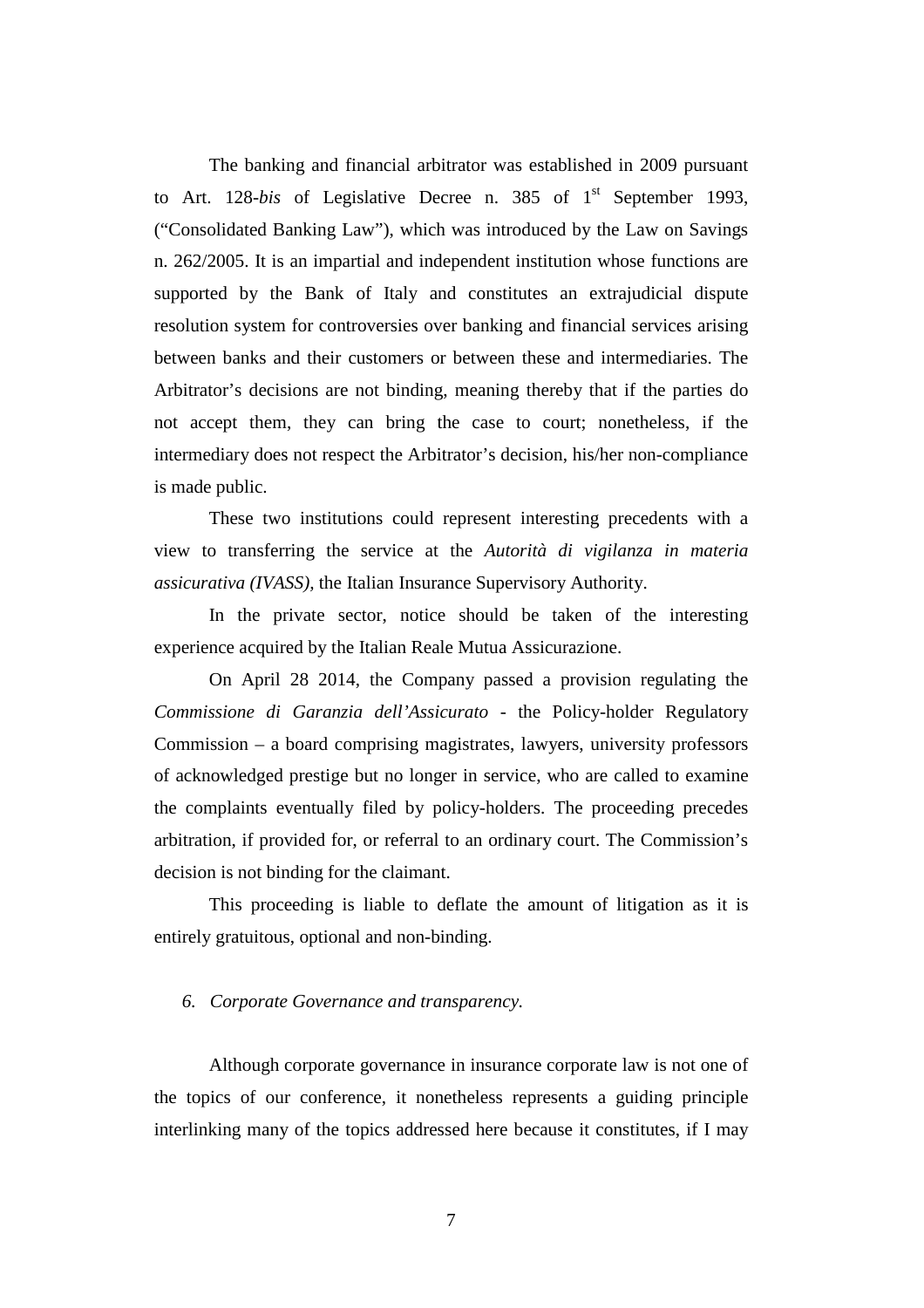call it so, the precondition for the correct practice of insurance activities and because, at least in Italian legislation, the introduction of regulations has represented a forward-looking point of reference also for non-insurance companies, especially for those listed on the stock exchange.

The composition of the Board of Directors, the role of independent directors, the regulation of conflicts of interest and related party transactions, internal audits, risk management and compliance procedures, are all essential in putting up preventive barriers against the violation of laws, fraudulent behaviours and financial risks.

Moreover, guaranteeing all board members access to a transparent flow of information is not only dutiful for effective management but the very essence of directorship.

#### *7. Transparency and the management function.*

*Transparency* and *information* play a central role in the governance of joint-stock companies, both as the guiding principles of good directorship, for the "traceability" of behaviours and as the means whereby to build responsibility profiles.

For example, in Italian law, directors are required to act in an "informed manner" (Art. 2381, Para. 6 of the Civil Code), which is configured as the general behavioural paradigm for a good director.

Furthermore, notice should be taken of the board chairman's obligation to provide "adequate information" to the board (Art. 2381, Para. 1), the executive directors' obligation to periodically inform the board (Art. 2381, Para. 5), the central function of information as an instrument whereby to evaluate the organizational set-up and the general performance of management (Art. 2381, Para. 3), the power-duty of directors to inform the board (Art. 2381, Para. 6), the obligation to provide information on directors' interests (Art. 2391), on transactions with related parties (Art. 2391-*bis*), and on transactions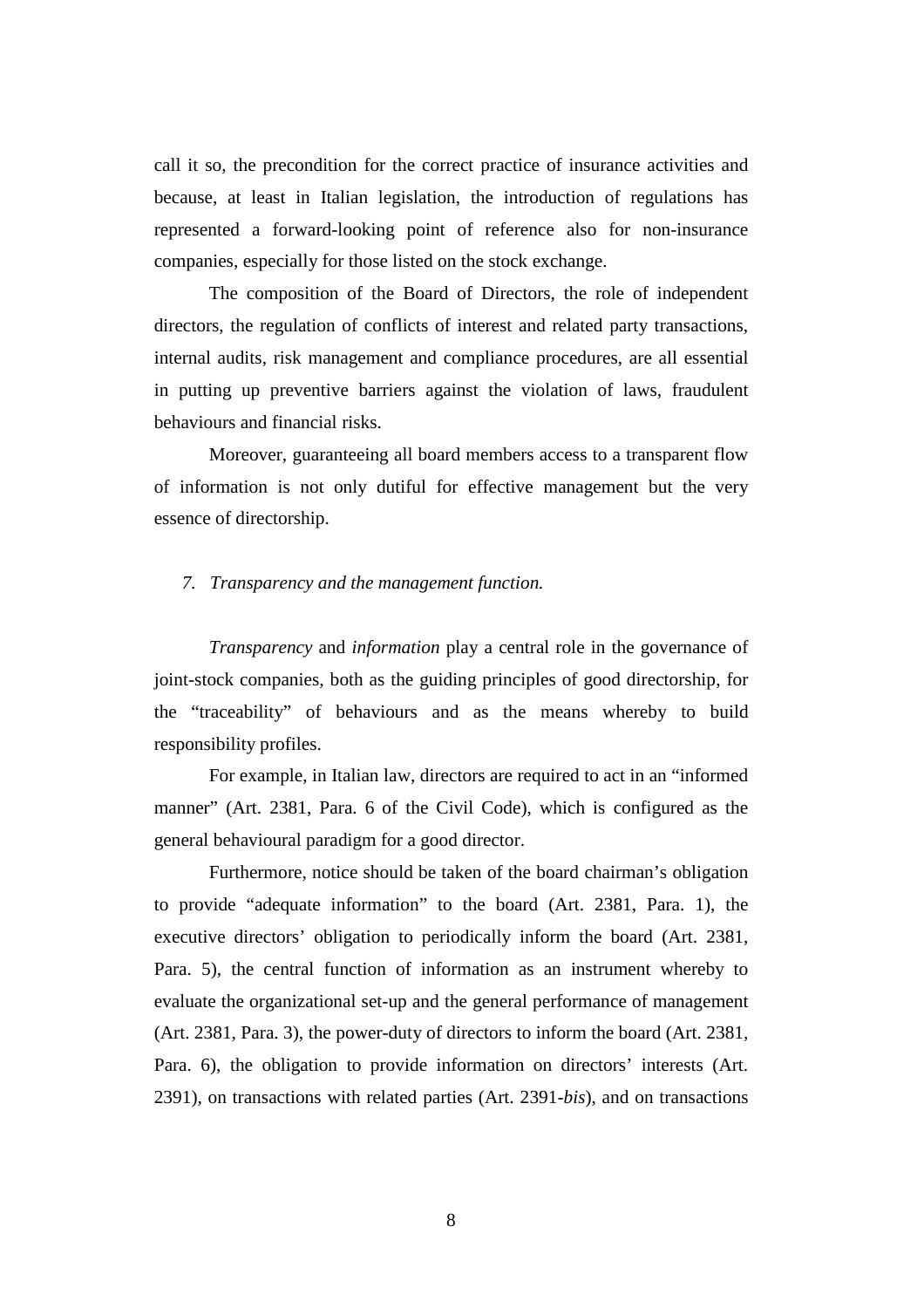performed in the interest of the group (Art. 2497-*ter*), of *leveraged buyout* operations (Art. 2501-*bis*, Para. 3), and so on.

In fact, receiving insufficient information constitutes the grounds for contesting any resolution on transactions taken in the presence of directors holding interests therein (Art. 2391, Para. 2).

In the light of the objective complexity of modern-day large corporations, the "information process" plays a fundamental role in the *power of management* which, despite its hierarchical set-up, is highly articulated and widespread. This leads us to state that "also top-level business management" on the one hand materializes by setting general guidelines and, on the other, by checking the effectiveness of other people's actions (executive corporate bodies, top management, managers, department heads, directors of subsidiaries, etc.).

In Eisenberg's *monitoring board* model, directors are under the obligation to examine all the documents received, verify that they are complete, sufficient, comprehensible and appropriate for an informed exercise of power and, if necessary, request additional or supplemental information.

These principles, thanks to the globalization of markets and governance models, are the same in most legal orders, albeit with some variations.

I think it would be significant to recall the relevant example that the principle enshrined in the *Principles of Corporate Governance of the American Law Institute* can represent for other national legislations: «*in performing his or her duties and functions, a director or officer who acts in good faith, and reasonably believes that reliance is warranted is entitled to rely on information, opinions, reports, statements.. prepared, made, or performed by one or more directors, officers or employees of the corporation…, legal counsel, public accountants engineers or other persons who the director or officer reasonably believes merit confidence*» (§ 4.02).

In conclusion, information and transparency are configured as the regulatory paradigm for the management function and the criterion on which to base responsibility profiles.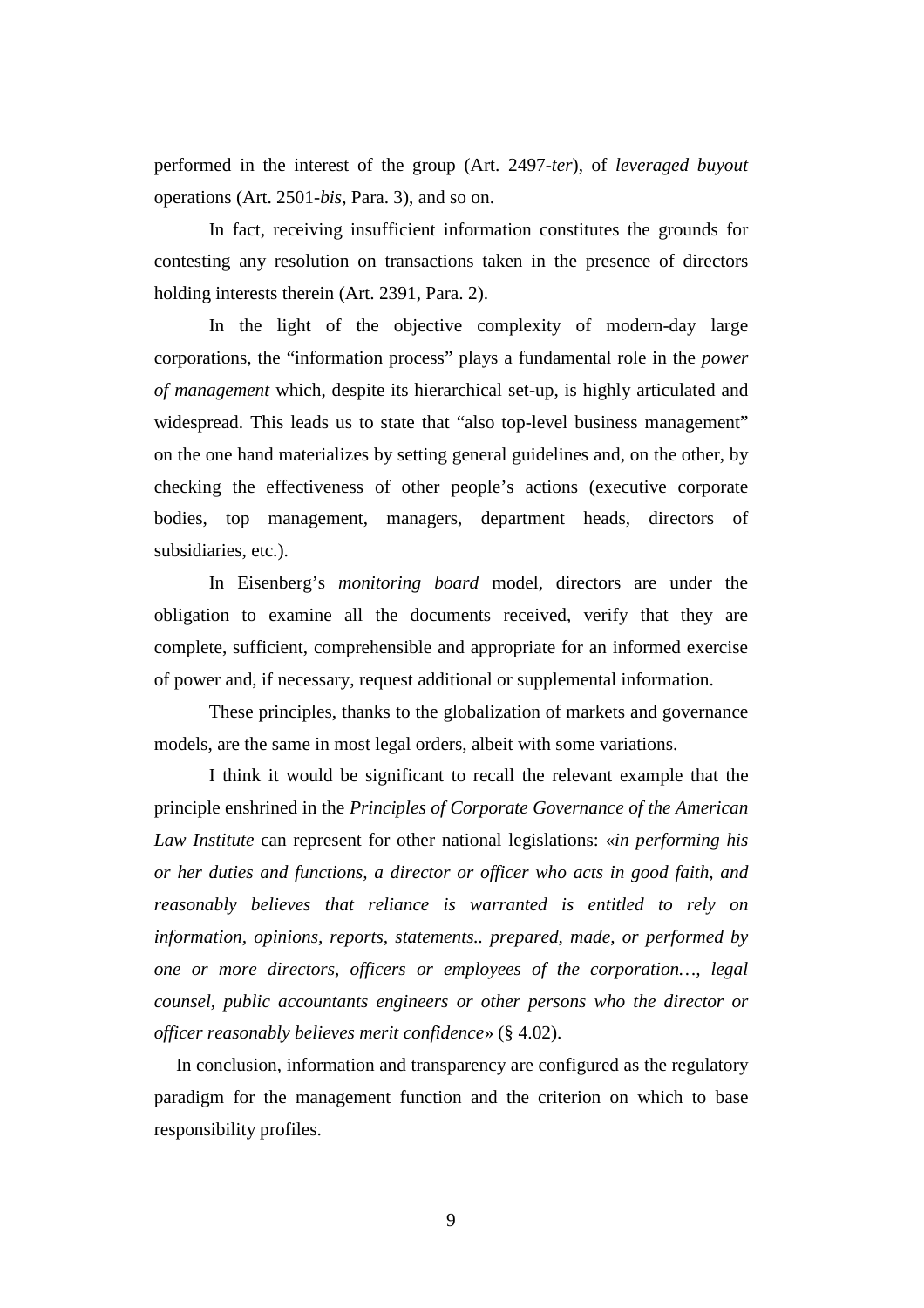# *8. Transparency and the control function.*

The above considerations can similarly apply to the *control function.* 

Italy's 2003 corporate law reform upgraded the *principles for a correct management* to the status of general provision regulating the behaviour of directors (according to Art. 2403 of the Civil Code, a provision that previously only applied to listed companies (Art. 149, letter b), and to the Consolidated Law on Financial Intermediation).

The notion of *control* expands the traditional notion of "*ex post verification*" (derived from Administrative Law) and evolves into a *coessential element in the exercise of entrepreneurship and the management of a company, as it is intrinsic to the management function.* Interpreted from an axiological viewpoint, the notion should evolve from a concept of control meaning "cost" to the idea of control conceived as an "opportunity".

 The core element of controlling the effectiveness of management is represented by the *control on the adequacy of organization,* meaning thereby control over the adequacy of the entire control procedural system in terms of the company's function and staff charts, with a special focus on control procedures, which range from risk monitoring (the so-called *risk management function*) to the verification of compliance with legal provisions, both primary and secondary (the so-called *compliance function*): a control prevalently performed on informative documents and procedures.

Moreover, there is a difference between *direct and indirect control:* it is a distinction that is transversal to all corporate bodies and functions but that, in economic and social enterprises, *sees a net prevalence of indirect controls over direct controls.*

In the implementation of *control procedures*, control activities do not always arise from direct inspections but from the control of "lower-ranking situations" requiring verification, such as the correct application of control procedures and the adequacy of the organizational set-up of which control procedures form an integral part.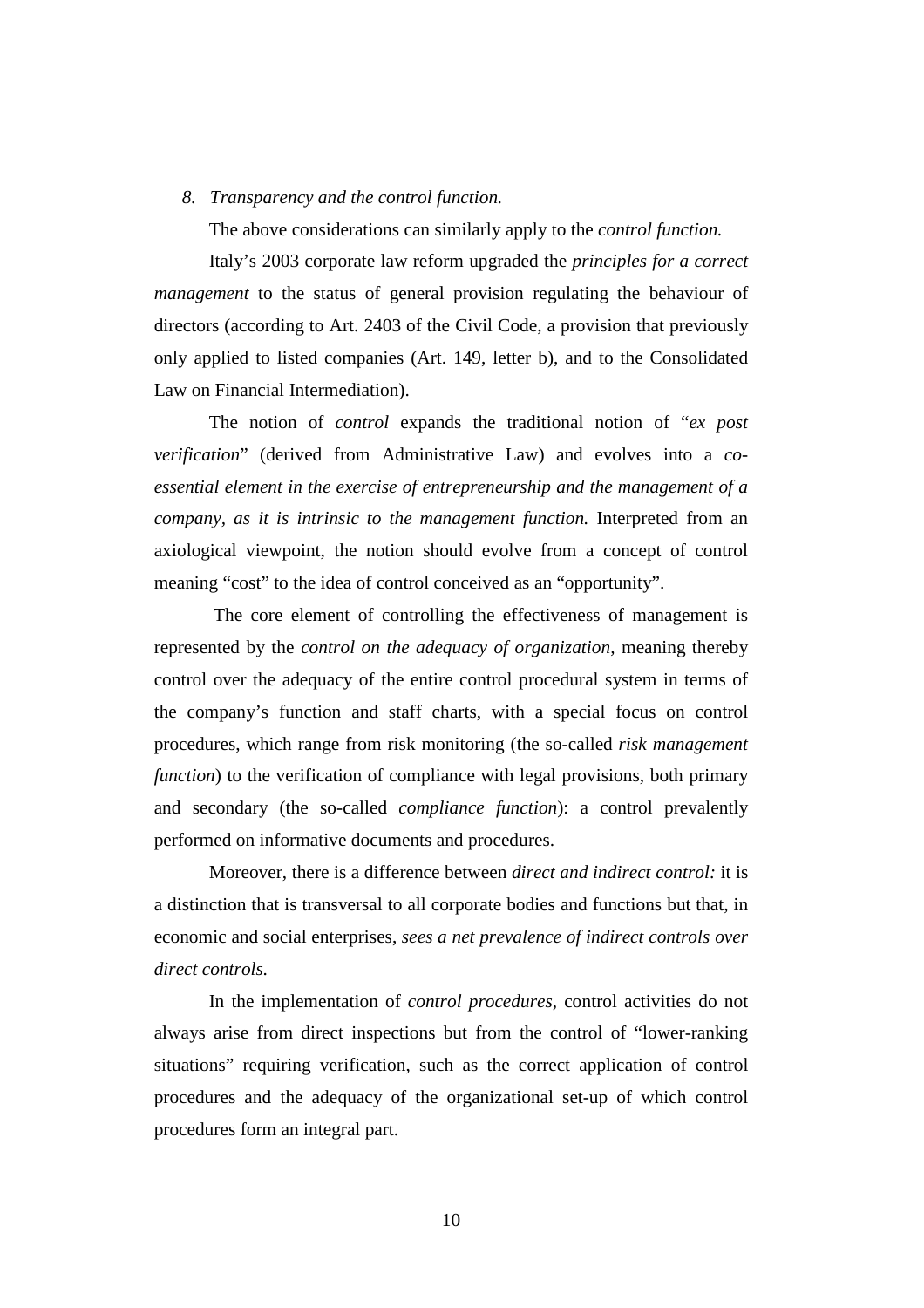In the case of indirect controls, precisely because they are many and widespread, there is more feedback, thus entailing the possibility of "selfcorrection". However, since they are based on direct controls (the so-called "line control"), they too risk going into "chain default" in case these are insufficient or ineffective and therefore require an ad hoc instrument and the introduction of a "comptroller of comptrollers" mechanism. Again, information is the linchpin making the system work.

Effective supervision is based on an adequate system of procedures for the "processing" of information.

# *9. Management and supervision in insurance law: the Italian case<sup>3</sup> .*

This is the general backdrop for the introduction of ISVAP Regulation n. 20, of 26 March 2008, subsequently amended by ISVAP Provision n. 3020 of 8 November 2012, which comprehensively regulates the matter by closely interrelating corporate rules with legal precepts – in terms of internal controls, system components, information flows, risk management and outsourcing – and analyses a specific provision, Art. 17, which deals with the *coordination between control bodies through a board regulation,* an issue that is of general and systemic relevance.

More specifically, the provision anticipated the Corporate Governance Code of Borse italiane S.p.A. by expressly providing that: "the management *body* defines and formalizes the connections between the different functions responsible for carrying out control tasks".

The provision sets forth individual autonomy as the solution to one of the most sensitive problems of management and control, an area of corporate law which raises the challenging question of if a plurality of control actions stimulates virtuous synergies or instead produces inefficient overlaps and redundancies.

 3 The following paragraphs summarise a lengthier text: *Internal control systems in the insurance sector, Il sistema dei controlli interni nel settore assicurativo,* in *Assicurazioni,* 2013, pages 193-215.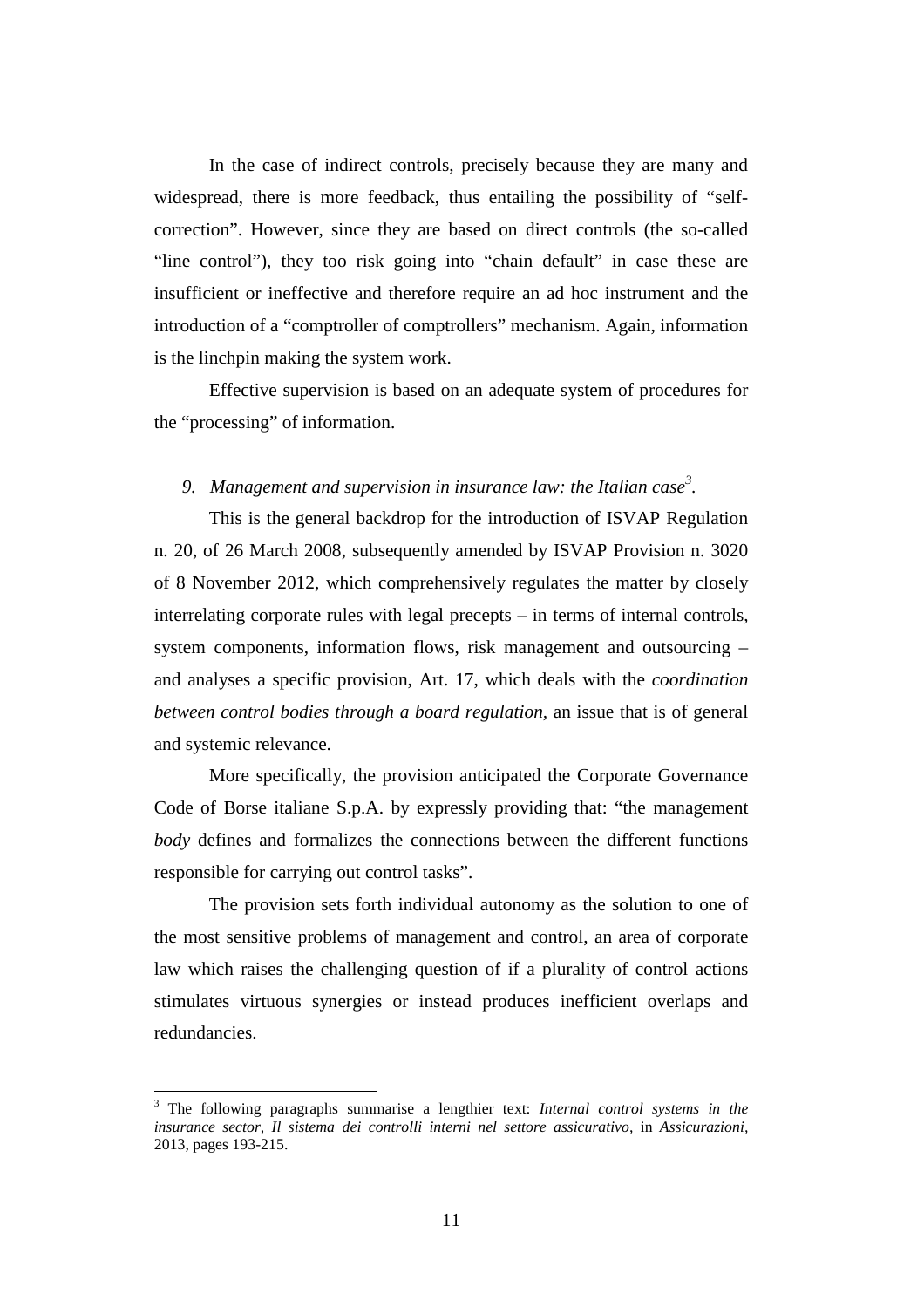It is the virtuous compounding of individual autonomy with primary and secondary rules that, if the mix is right, can lead to effective regulation. This was indeed the case, for example, in the field of related party transactions.

Secondary regulation dictates an articulated system of internal controls.

A good example is represented by the general principles (Chapter II, Section I of ISVAP Regulation 20/2008) which, by anticipating some of the objectives now integrated into both the secondary regulation of the banking sector and into the Corporate Governance Code, specify the "efficiency and effectiveness in corporate processes, and adequate control of risks, the reliability and integrity of accounting and operational information, the protection of corporate assets and the corporate activity's compliance with existing legislation, directives and corporate procedures" (Art. 4). All these objectives rely on the *risk management*, *audit*, and *compliance* functions which have now become common jargon.

The regulation surveyed herein contains numerous detailed provisions aimed at regulating the role of corporate bodies. After specifying the responsibility of the executive body (Art. 5, Para. 1), the regulation analytically specifies the "strategic orientation and organization tasks provided for under Art. 2381 of the Civil Code", with an effective focus on operations that are not necessarily configured as *ictu oculi* as they form part of the general precept<sup>4</sup>.

Later, ISVAP Provision n. 3020/2012 laid down that the executive body may set forth adequate emergency plans (called "contingency arrangements") in case it decides to take upon itself all delegated powers [Art. 5, Para. 2, letter c)].

The provision expressly regulates the Corporate Governance Committee (Art. 6), the tasks of the Corporate Governance body (Art. 8), and the functions of executive officers (Art. 7).

<sup>&</sup>lt;sup>4</sup> By way of example, note should be taken of the duty of care in providing "an appropriate separation of functions", "control instruments over delegated powers, the periodical (annual) revision of procedures, the obligation for the management body to request to be "periodically informed on the effectiveness and adequacy of internal control and risk management" (*see* Art. 5, Para. 2 of the quoted Regulation).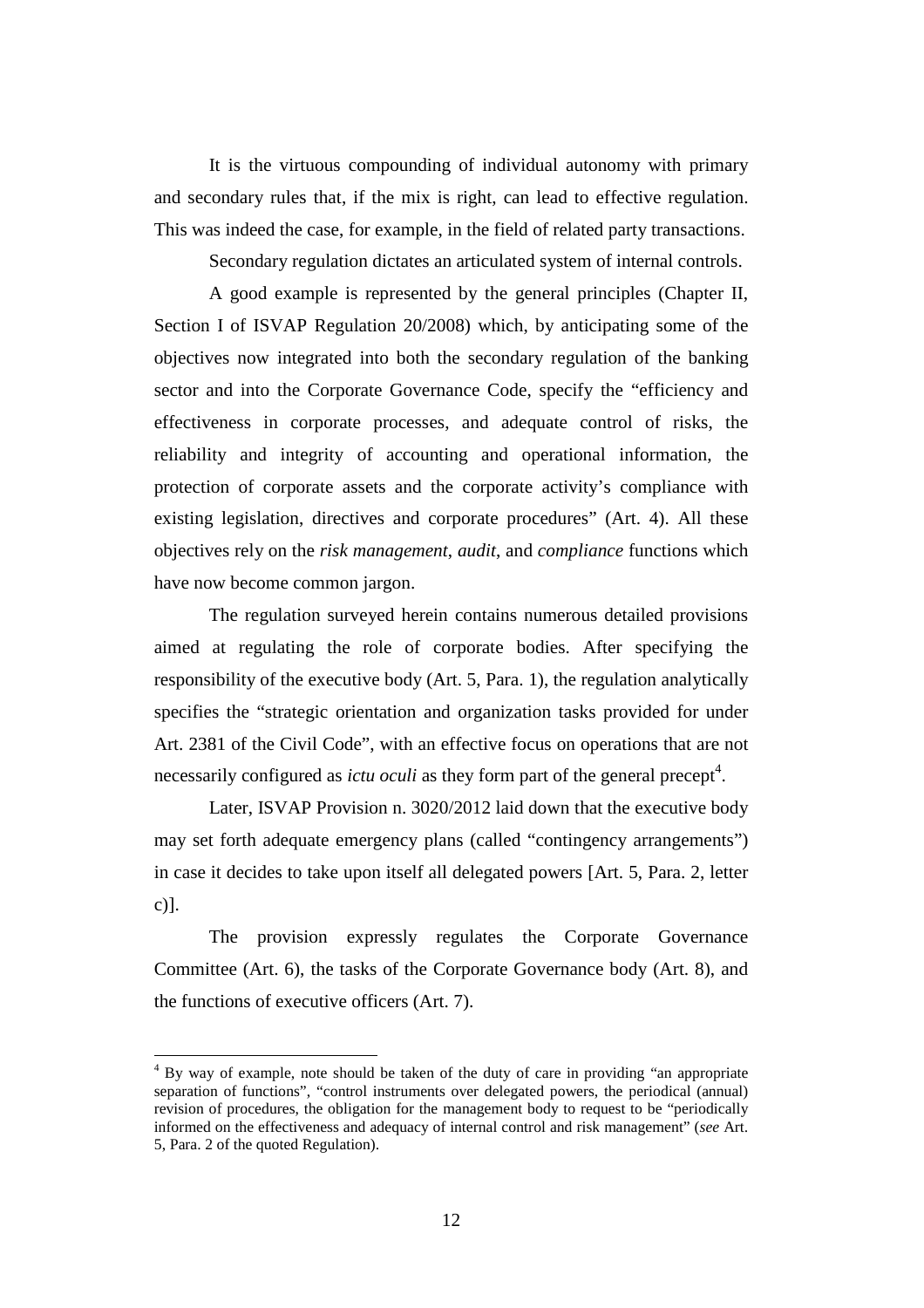Article 10 of the regulation imposes promoting a corporate governance culture as an instrument to make the system more efficient in terms of the adequate training of personnel, of the effectiveness of the control function and of compliance with ethical and legal standards<sup>5</sup>.

Article 11 provides for specific procedures – such as "double signature, authorisations, checks and comparisons, checklists and ledger reconciliation" – with the aim of establishing an efficient *check and balance* system.

Article 12 sets forth the procedures relative to information flows and communication channels, specifying the distinctive features of the information system's guiding principles such as the principles of accuracy, completeness, timeliness, coherence, transparency and pertinence.

Once having established the general principle of cooperation between corporate bodies and between "all the structures performing control functions" (Art. 8, Para. 2 of the Regulation), the regulation under scrutiny provides for specific obligations to collaborate with the auditors and with the control bodies of other companies belonging to the group – already provided for by law – but above all it imposes the obligation to have an active dialogue with the executive body that, on the basis of past experience, reveals to have particular relevance. Art. 8, Para. 3, lett. f sets out that the control body "indicates to the executive body eventual abnormalities or weaknesses in the organizational and internal control systems and highlights the appropriate corrective measures".

Practical experience has shown that despite the detection of critical points, there are frequent shortcomings in the timeliness of reporting, making consequent counter-measures tardy.

As I shall say in my conclusions, primary legislation should provide for systematic reporting, obliging the control body to submit *periodical reports* to the executive body, thus establishing an effective operating chain between control and management.

<sup>5</sup> It provides for the adoption of a *code of ethics* "defining behavioural rules, regulating possible conflicts of interest and envisaging adequate corrective actions in case of noncompliance with the guidelines".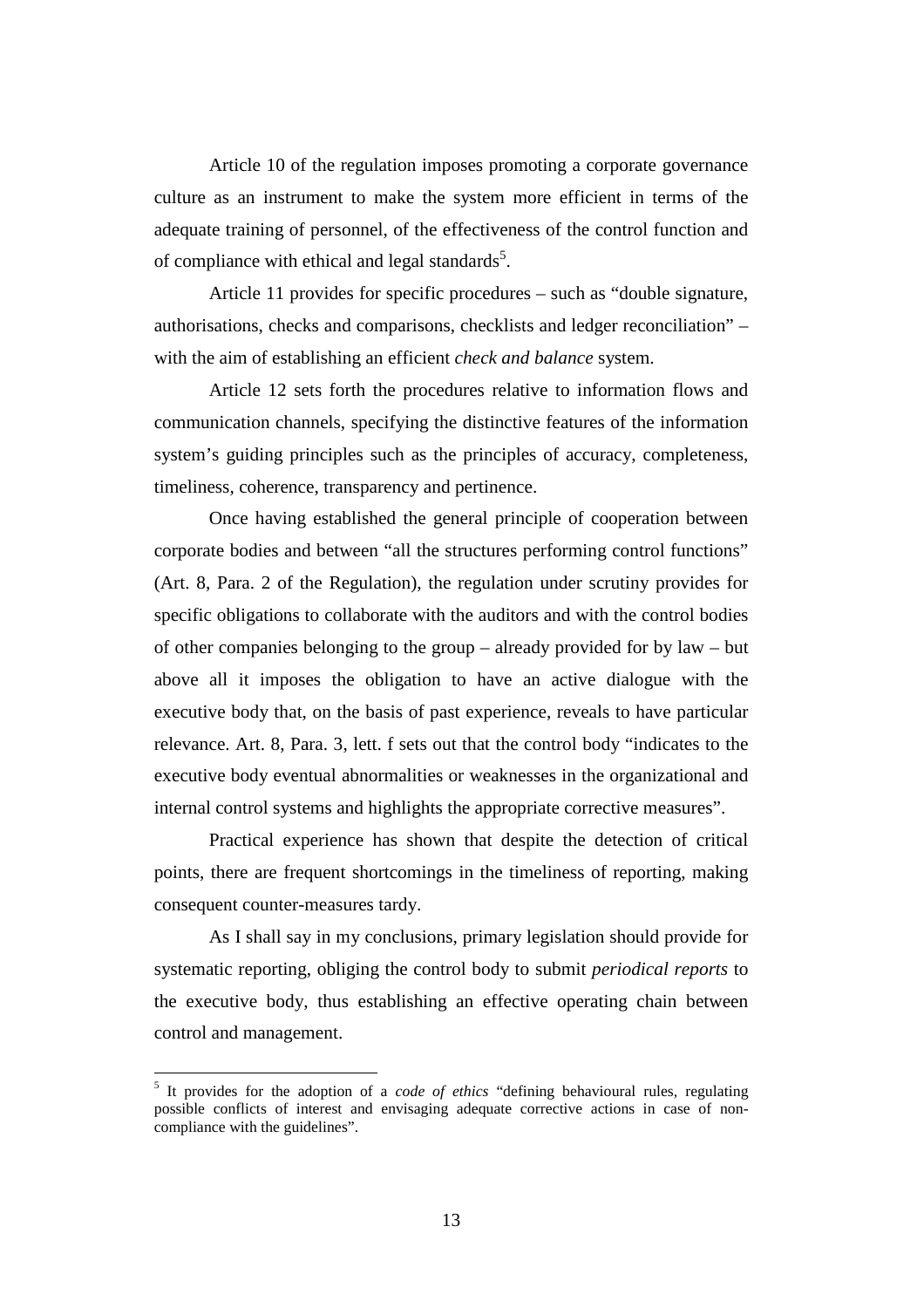The issue of risk management, as has already been stated, is now at the core of the "governance rules" passed in the secondary regulation of the banking sector, of the Corporate Governance Code and the forward-looking ISVAP regulation, especially from the point of view of the objectives, the types of risks and procedural techniques<sup>6</sup>.

Also the *procedural method* set forth in Art. 19 is regulated by integrating the type of analytical process, risk measurement techniques and risk policies into a single approach based on *asset-liability management*<sup>7</sup> models.

Going from business management literature to practice, which frequently suffers from shortcomings, the regulation sets out the rules for *risk management* (Art. 21) and *compliance* (Art. 22) from an organizational and functional perspective.

 Art. 2497 of the Italian Civil Code considers the executive and coordination responsibility of a group as the basis on which to infer the legitimisation of the guidance and orientation exercised by the holding company on single subsidiaries, in a unitary group logic. The ISVAP Regulation defines the role of the mother company in risk management and control procedures by drawing a parallel with banking regulations and, more specifically, with the regulation of a unitary management to ensure the stability of the group (*see* Art. 61, Para. 4, of Legislative Decree n. 385/1993).

We can conclude from the foregoing illustration that we can rightfully say that in the Italian legal system, insurance law has represented a focal point of reference in corporate governance, providing valuable indications also to other regulatory systems ranging from the Corporate Governance Code to the latest banking regulations (Bank of Italy, Supervision Rules, Circular letter n.

 $6$  The "most significant" risks are defined as those that  $(i)$  "can undermine the solvency of the company" and that *(ii)* can "constitute a serious hindrance to the achievement of corporate objectives" (Art. 18, Para. 1).

The classification must "at least" include risk-taking, the underwriting risk, market risk, credit risk, liquidity risk, operating risk, the risk of belonging to a group, the risk of non-compliance with the rules, the reputational risk (Art. 18, Para. 2).<br><sup>7</sup> It expressly imposes the duty of a "timely detection" and of preparing "adequate emergency

plans" (Art. 19, Para. 7).

Further specific rules are also set out for the application of a "*stress test*" (Art. 20).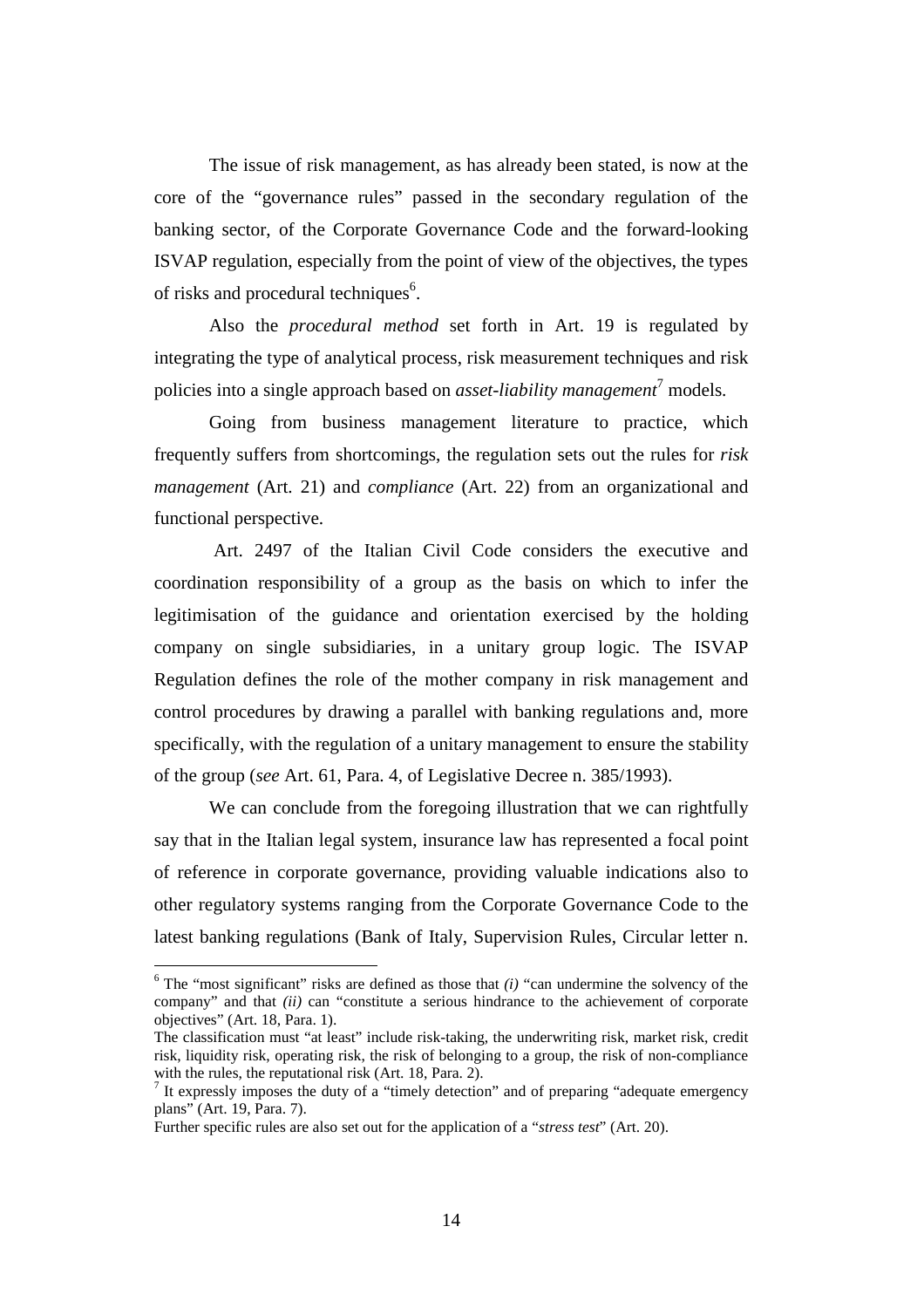285, of 17 December 2013, First Amended on 6 May 2014, First Part − Transposition in Italian law of CRD IV, Title IV, Corporate Governance, internal controls, risk management, Chapter 1 − Corporate Governance), which could also be referred to by Common Law legislators in view of a muchawaited reform of the matter.

#### *10. Supervision and European regulation.*

Also in the field of supervision, attention has generally been focused on the European Banking Union and a single supervisory mechanism, even if the issue raises comparable and equally relevant problems also in the insurance sector. The Omnibus 2 Directive, on which EU legislators found a political agreement and passed in November 2013, marks the transition towards new and more prudential rules in the insurance sector. The so-called Solvency 2 Regulatory Framework shall come into force on the  $1<sup>st</sup>$  of January 2016<sup>8</sup>.

The aim of the new regulatory framework is to enhance the effectiveness of supervision. In particular, the regulation will introduce indicators for the risk implicit to all asset and liability entries, with a view to up-stepping the speed of top-level governance interventions and standards in order to guarantee effective internal risk governance as the precondition for guaranteeing the solvency of a company. To this end, the EIOPA (European Insurance and Occupational Pensions Association) has developed guidelines that the Italian Insurance Supervisory Authority, IVASS, has deemed advisable to implement in order to facilitate growing compliance with the new rules. Insurance companies are requested to modify their corporate governance and make a prospective estimate of capital risk planning and reporting. In this context, IVASS is drafting a "Handbook for supervisory activities" based on an integrated and interactive Supervisory Review Process, SRP, aimed at providing a reasoned corporate risk report. In the future, a *risk-oriented* 

<sup>8</sup> In relation to this, see IVASS, *Relazione sull'attività svolta dall'Istituto nell'anno 2013, Considerazioni del Presidente*, Rome 26 June 2014.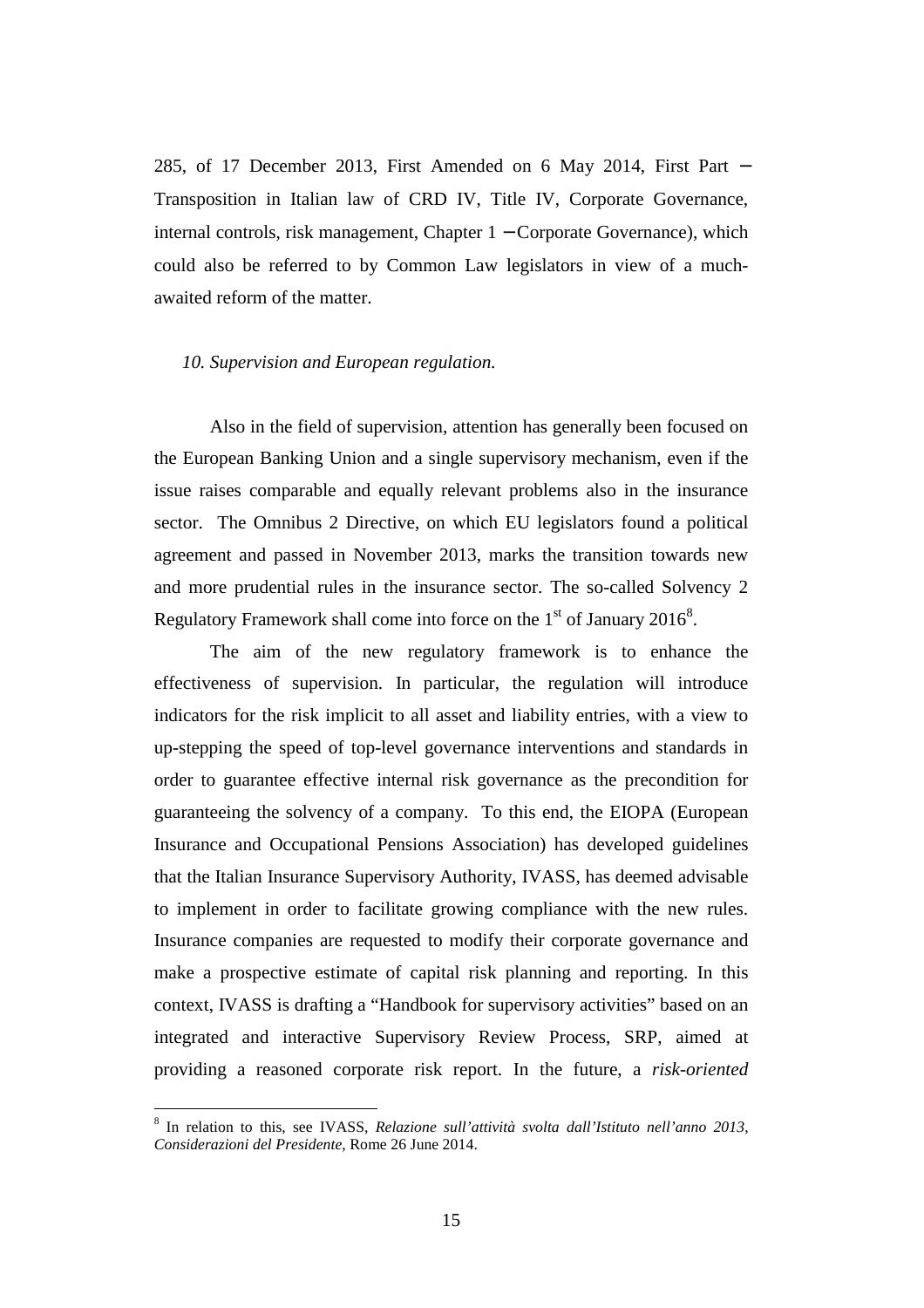supervision of the capital adequacy and governance system of insurance companies will play a crucial role. The Authority has also intended to promote two projects aimed at protecting consumers: the survey of effective automobile liability insurance premiums (IPER), a quarterly statistics sample survey conducted in collaboration with all insurance companies and ANIA, the National Association of Insurance Companies – the only initiative of this kind in Europe – and the establishment of AIA, an integrated anti-fraud register.

Considering the relevance of the insurance market as an integral part of the financial market, as we will illustrate below, the European harmonization of supervision undoubtedly constitutes a significant step forward in the globalization of rules, at least at federal level.

# *11. Civil liability. General overview.*

 $\overline{a}$ 

As is widely known, the evolution of civil liability is closely linked to the development of the insurance system from the traditional automobile liability insurance and the liability of the car owner to new frontiers like the civil liability of enterprises and professionals – special notice should be taken of the liability of physicians and surgeons and the so-called D&O insurance policies for directors and officers – the exercise of dangerous activities and transport and credit insurance.

Suffice it to consider the role played by insurance contracts in developing the issue of biological damage, in its different forms<sup>9</sup>.

Following on with this brief introductory note, I would like to point out how insurance law not only expands general legal provisions but also impacts fundamental human rights.

# *12. Continued. A particular sector: practicing and managing sports activities.*

 $9<sup>9</sup>$  I would just like to mention the latest and most comprehensive treatise by M. ROSSETTI, *Il diritto delle assicurazioni,* Vol. III, Padoa, 2013, page 623 ff.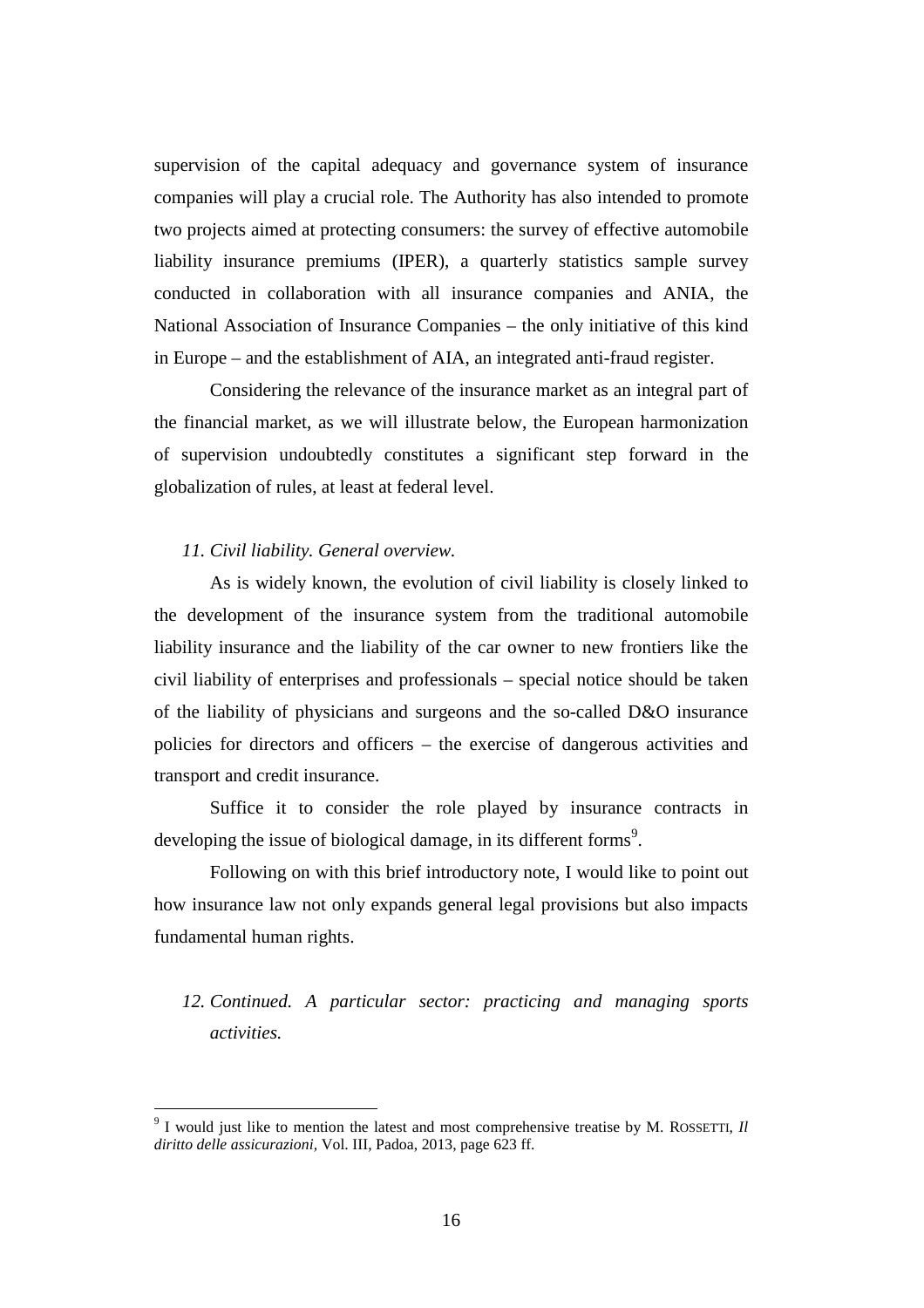If we focus on the civil liability arising from sports activities and managing sports facilities, the problem arises of the relationship between thirdparty protection and self-responsibility. For example, in the case of mountain sports $10$  (think of the recent dramatic accident of Michael Schumacher), in tracking responsibilities, and therefore with evident consequences in terms of insurance liability, a crucial role is played by the relationship between protection by third parties and the principle of precaution, namely the relationship between the duties of third parties vis-à-vis those who perform sports activities – the manufacturers of special equipment, ski-lift operators, Alpine guides, skiing instructors, managers of indoor sports facilities – and the duty of "self-protection" – in terms of training, competence, hazard assessment, risk assessment – of the person who performs the activity (skier, mountain climber, skier-climber, etc.).

The same issue arises for a multitude of sports activities: just think of sailing, underwater diving, snorkelling, paragliding, parachuting, mountain bike racing, bungee jumping, motocross, skate-boarding, fitness centres, etc.

In the United States there is an ongoing debate that goes beyond the mere legal framework and assumes a philosophical dimension, in terms of a critical reflection on the risks arising from an excess of protection in a system in which insurance coverage is extremely advanced and pervasive.

The issue raises the crucial question of whether the excess of protection risks increasing the risk – and please excuse the play on words – because of an excess of confidence. It should be noted that sports activities require an adequate level of training and competence, albeit differentiated into objective profiles (type of activity) and subjective profiles (type of practitioner: professional, expert or beginner): this is the principle of self-responsibility.

When the activity is performed professionally, the *principle of selfresponsibility and correct cooperation* combines with the duty for the professional to assess the skills of the customer and the duty to supervise the

<sup>10</sup> I dealt with the issue in *Montagna e assicurazione: profili generali*, in *Assicurazioni*, 2013, page 627 ff.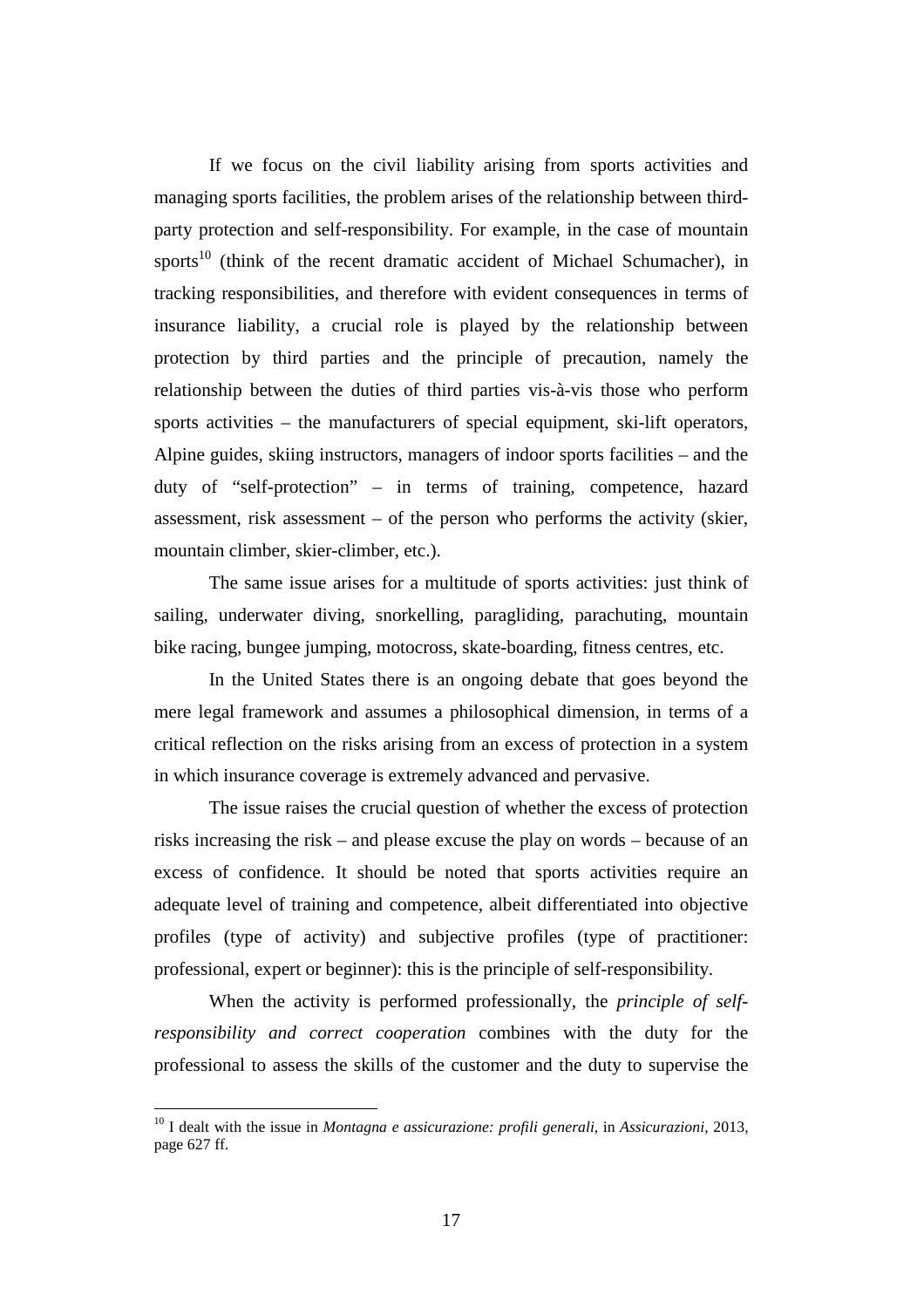exercise of the activity.

In this respect, the issue of specialist insurance policies is a particularly sensitive one. In the field of sports activities, it is necessary to promote a close cooperation between the consumers who operate in the sector – the insurance company – in singling out the specificities of the areas of activity, obviously privileging mass activities like skiing, for instance, and in defining the typical risks with a view to providing adequate protection.

A general effort is needed to simplify contractual information in order to avoid, on the one hand, a twisted use of insurance policies with a view to receiving undue compensation and, on the other hand, to avoid an excessively limited protection of the insured deriving from the complexity or fuzziness of contractual clauses: the experience of *Patti Chiari* ("Clear Terms") in the banking sector can be taken as a source of inspiration.

In conclusion, I think it is possible to state that the issue of insuring sports activities – which, if considered comprehensively, involve ever-larger population segments and significant economic interests – represents an interesting challenge for insurers, professionals and scholars in finding techniques and solutions to match the peculiarities of the sector and also in terms of systematically enforcing general civil and commercial law principles and provisions.

# *13. . Supplemental social security insurance*

Insurance law also has a general social relevance: just think of life assurance policies and supplemental social security insurance.

Recent developments in numerous legal orders have witnessed new contractual forms and products which have enriched life assurance with a multitude of social security and financial investment functions and new forms of handing down one's inheritance after death.

Life assurance constitutes an essential product on financial markets. In Italy, it has spread less than in other countries: in 2007, the average number of insurance policies per number of inhabitants was the lowest of all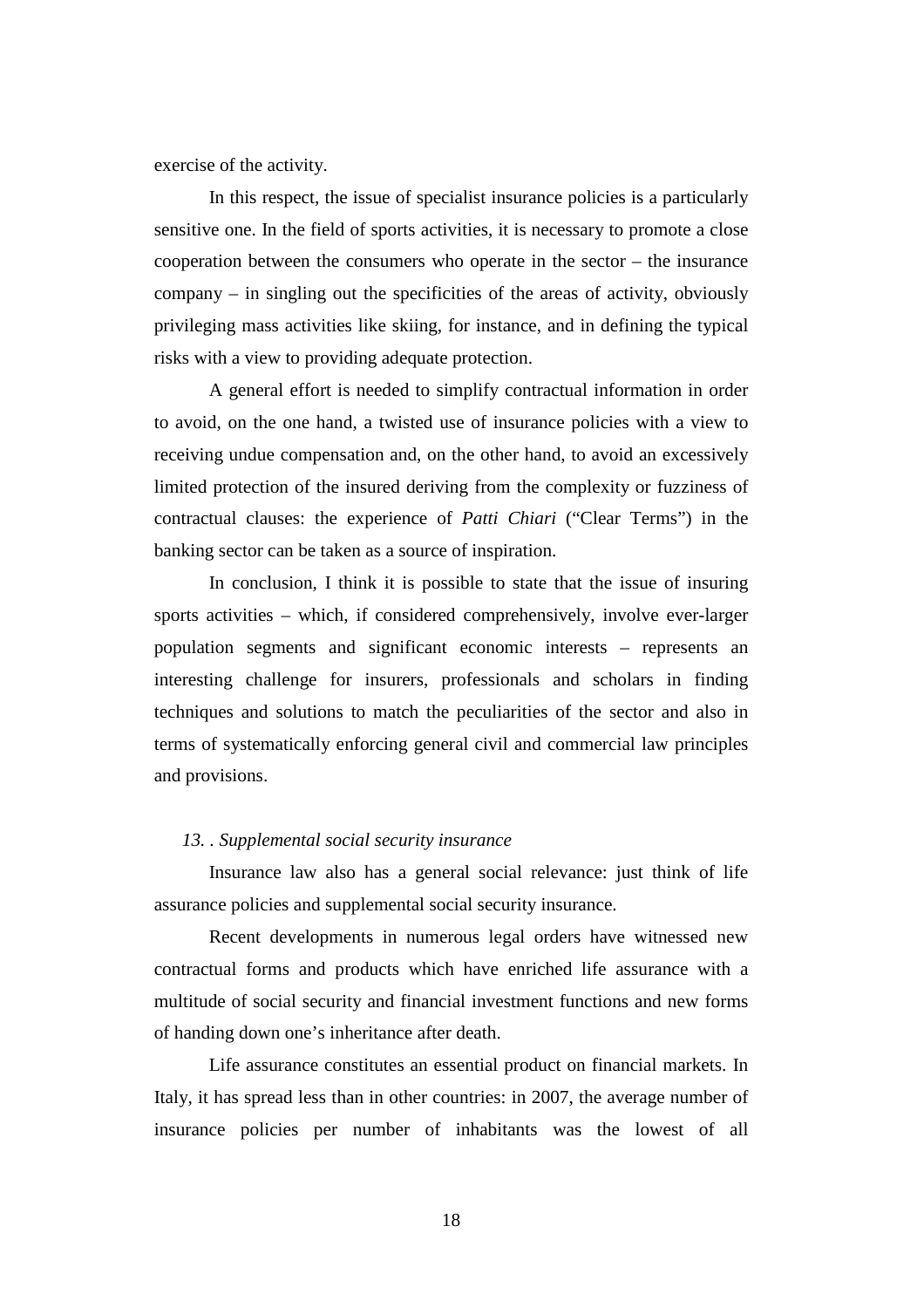industrialized Countries (4.4) and the average number of life assurance policies per inhabitant (0.2) was only half the average of other Countries. However, the sector is expanding in Italy too. In 2012, life assurance was offered by 66 companies, with overall premium income amounting to 70 billion euros and technical provisions for over 423 billion euros; during the same year, life assurance premiums represented 66.3% of all insurance premiums paid, both life and non-life $11$ .

# *14. The insurance market: a few statistics.*

As already stated, the insurance market, alongside the banking sector, is a fundamental part of the financial market. Suffice it to consider the phenomenon of credit insurance and securitization operations which have become all the more critical following the 2008 financial crisis. In their typical performance of risk transfer and management functions, insurance companies also fulfil a crucial role in the allocation of financial resources. By investing their premium income, insurance companies contribute to financing both the public and private economy: European insurance companies currently have investments for 8,000 billion euros, Italian companies for 560 billion euros; Italian insurance companies have 270 billion euros invested in government bonds and 90 billion euros in corporate bonds.

The Supervisory Authority is making an effort to add momentum to relaunching Italy's production system by advancing the implementation of norms aimed at facilitating the access to financial markets of credit-worthy companies, especially small and medium-sized, in compliance with the 2013 "Destinazione Italia" decree-law which extends the possibility of investing in instruments like mini-bonds and securitized assets. The initiative is called "Finanza per la crescita" ("Finance for Growth") and it aims at advancing the regulatory framework of Solvency 2 in replacing the current risk control

<sup>11</sup> Data are taken from M. ROSSETTI, *op. cit*., Vol. III, page 814 ff.